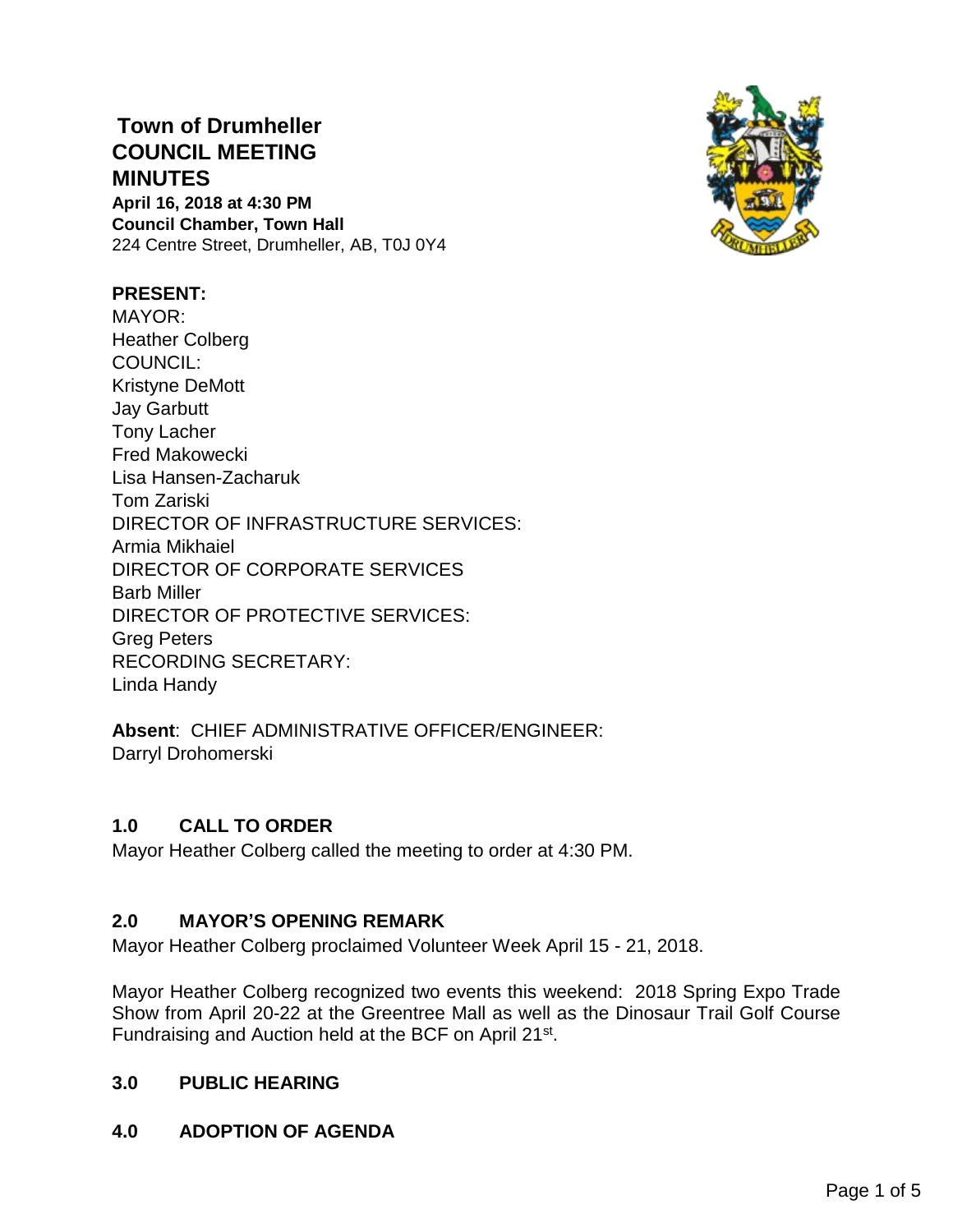Regular Council Meeting Minutes April 16, 2018

Additions to Agenda: In camera – Legal Matter

**MO2018.71** Hansen, Garbutt moved to adopt the agenda as amended. Carried unanimously.

# **5.0 MINUTES**

# **5.1. ADOPTION OF REGULAR COUNCIL MEETING MINUTES**

5.1.1 Regular Council Meeting Minutes of April 3, 2018

**MO2018.72** Zariski, DeMott moved to adopt the Regular Council Meeting Minutes of April 3, 2018 as presented. Carried unanimously.

# **5.2. MINUTES OF MEETING PRESENTED FOR INFORMATION**

# **5.3. BUSINESS ARISING FROM THE MINUTES**

- **6.0 DELEGATIONS**
- **7.0 COMMITTEE OF THE WHOLE RECOMMENDATIONS**

### **8.0 REQUEST FOR DECISION REPORTS**

#### **8.1 ACTING CAO**

#### 8.1.1 RFD - Dog Park Design and Construction

G. Peters prepared a short summary on the benefits, issues and matters of consideration on the construction of a dog park in the Town of Drumheller. He presented information on the various locations, sizes and design. He stated that he is seeking direction on the location and design of the park as well as whether Council wanted community consultation.

Council concurred that during the election campaign, the construction of a dog park was a high priority on the citizens' list.

Council agreed on the following:

- 2018 budget approval is \$15,000 for a dog park construction;
- G. Peters to provide dog park designs with a section for small and large dogs;
- G. Peters to provide Council with the costs to pipe in fresh water;

- G. Peters to arrange a public consultation with originating group, preferably at an open meeting; and

- Council welcomes sponsorship opportunities and community fundraising as avenues to enhance the dog park.

8.1.2 Brownfields Redevelopment

G. Peters presented the following information on redevelopment of brownfield sites: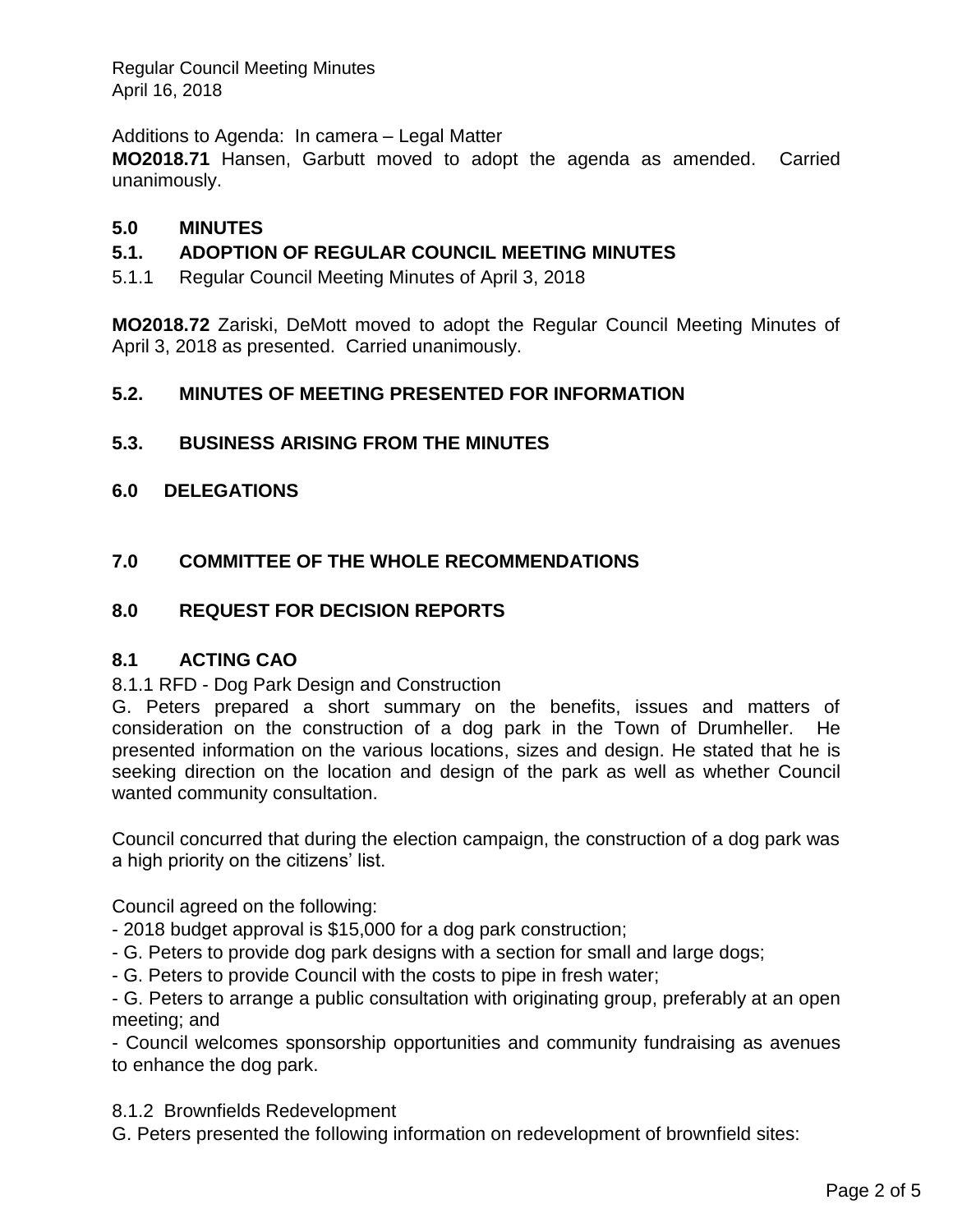- Excerpt from City of Hamilton Program – Hamilton's offers a grant incentive to pay for certain eligible costs towards the assessment and remediation of brownfield properties;

- Excerpt from FCM Green Fund – The FCM has produced a series of brownfield roadmaps to help municipalities and their private-sector partners better understand how to redevelop brownfields in their communities. The Green Municipal Fund (GMF) provides grants and loans for brownfield action plans, feasibility studies and brownfield capital projects; and

- Municipal Affairs Implementation Fact Sheet – The amended MGA allows municipalities to grant multi-year tax exemptions, deferrals or reductions as a means of incentivizing cleanup and redevelopment of brownfields. Councils are permitted to pass bylaws encouraging remediation and redevelopment of brownfield properties by developers through full or partial tax exemptions or collection deferrals. Section 364.1(2)

Council concurred that a dedicated reserve be established in 2019 and for a brownfield redevelopment project to be identified in 2020. Councillor T. Zariski recommended that similar to the process used by the Heritage Arts and Culture Committee in identifying historical properties, this Committee or a new Committee be tasked with identifying and creating a inventory list of all brownfield redevelopment sites, identifying one property for redevelopment annually, providing all the available grants and options to the property owner, as well as creating a bylaw as permitted under the MGA for partial tax exemptions for that property. He stated that once a Committee / Council works through the process with that one property owner it creates the template for moving forward with other brownfield sites on an annual basis. Councillor T. Lacher stated that Munchie Park is a good example of what can be done with a brownfield site.

Councillor L. Hansen-Zacharuk explained that when properties change hands, the new property owners are responsible for remediation. She further cited the City of Detroit experiment by using specific vegetation for soil remediation.

# 8.1.3 RFD - Assessment Review Board Appointment

G. Peters presented an application from Linda Gerlinger for Council's consideration to the Assessment Review Board. B. Miller advised that recently the City of Red Deer has established a Regional Assessment Review Board for a membership fee. Council requested a report from B. Miller on whether the Town of Drumheller should join the City of Red Deer's Regional Assessment Review Board rather than the Town having their own Assessment Review Board.

**MO2018.73** Hansen-Zacharuk, Lacher moved that Council approve the appointment of Linda Gerlinger to the Assessment Review Board.

**MO2018.74** Garbutt, Makowecki moved to table MO2018.73 until Council has had an opportunity to review the merits of a Regional Assessment Review Board. Carried unanimously.

# **8.2 DIRECTOR OF INFRASTRUCTURE SERVICES**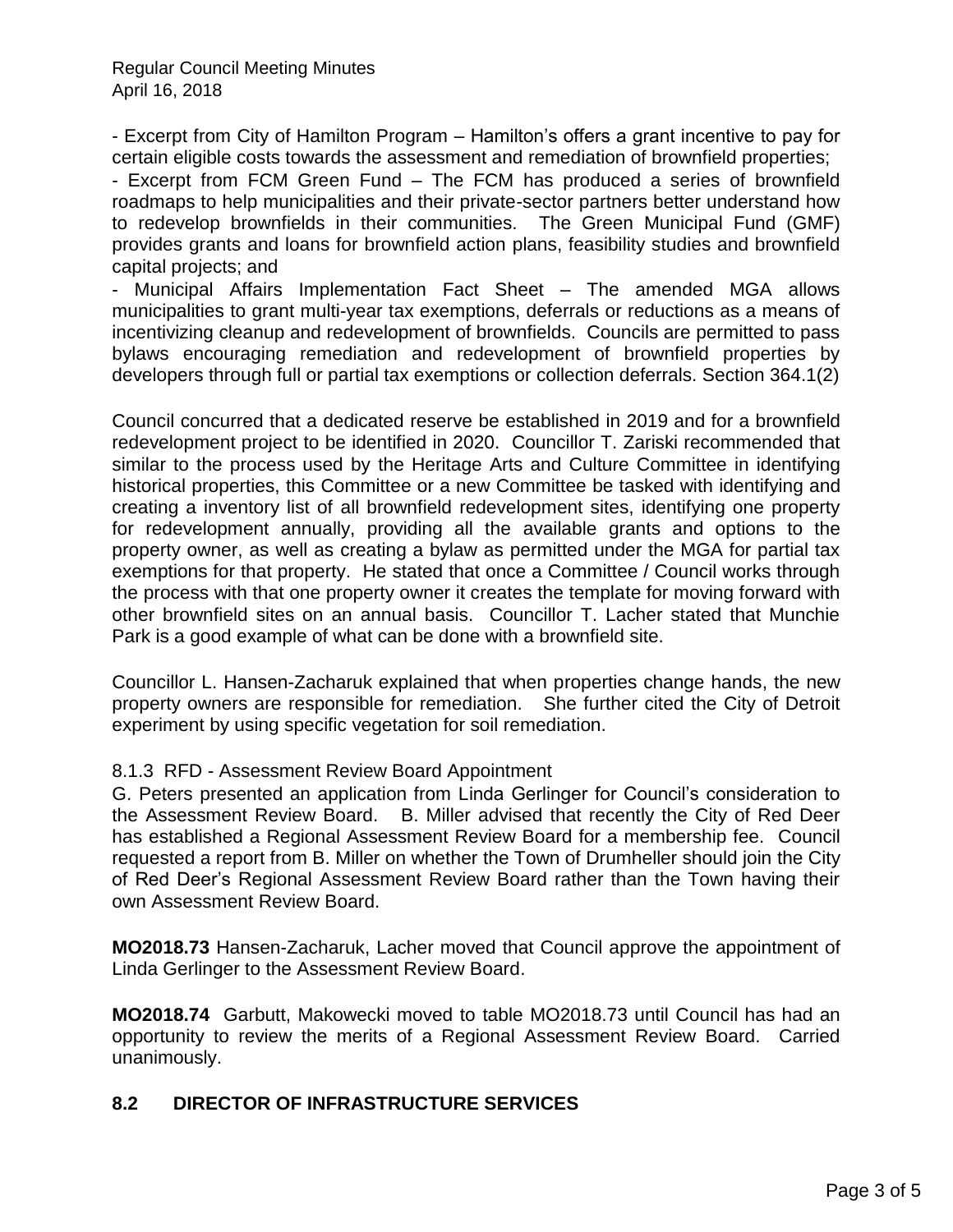Regular Council Meeting Minutes April 16, 2018

# **8.3 DIRECTOR OF CORPORATE SERVICES**

8.3.1. Bylaw 05.18 being a bylaw to authorize the rates of taxation to be levied against assessable property within the Town of Drumheller for the 2018 taxation year B. Miller presented Bylaw 05.18 which reflects a 3% tax increase over 2017. She explained that a residential assessment of \$200,000 in 2017 will see an increase of \$76.73 (\$54.79 municipal, \$17.05 education, \$4.88 DDSF) on their 2018 tax notice. She further advised that the tax bills will be mailed the first week of May with a payment deadline of August 31st, 2018.

**MO2018.75** Zariski, Hansen-Zacharuk moved first reading of Bylaw 05.18. Carried unanimously.

**MO2018.76** Lacher, Garbutt moved second reading of Bylaw 05.18. Carried unanimously.

**MO2018.77** Garbutt, Hansen-Zacharuk moved no objection to third reading of Bylaw 05.18. Carried unanimously.

**MO2018.78** DeMott, Makowecki moved third reading of Bylaw 05.18. Carried unanimously.

- **8.4. DIRECTOR OF COMMUNITY SERVICES**
- **8.5 DIRECTOR OF PROTECTIVE SERVICES**
- **9.0 PRESENTATION OF QUARTERLY REPORTS BY ADMINISTRATION**
- **10.0 PUBLIC HEARING DECISIONS**
- **11.0 UNFINISHED BUSINESS**
- **12.0 NOTICE OF MOTION**

# **13.0 MAYOR AND COUNCILLORS REPORTS**

13.1 Mayor Heather Colberg - Youth Representatives

Mayor Colberg explained that when she was campaigning she attended the schools and was able to see what our youth has to offer to the community. She suggested that a representative from the schools come before Council as a delegation periodically so that Council is aware of their activities within the community and Council is able to hear the students concerns on issues affecting the community. Mayor Colberg asked Council to give some thought on how they can increase youth representation at Council meetings.

# **14.0 IN-CAMERA MATTERS**